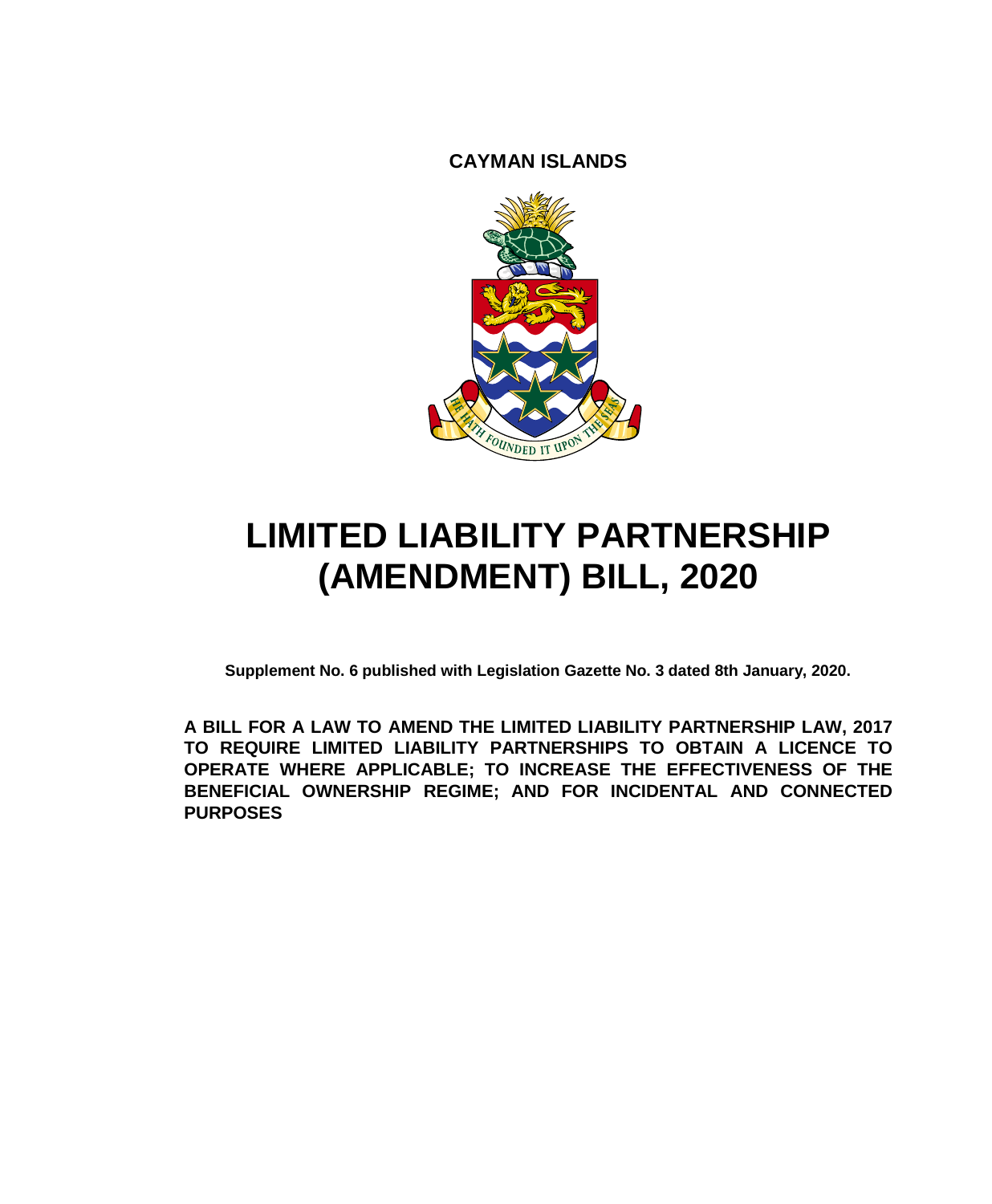### **PUBLISHING DETAILS**

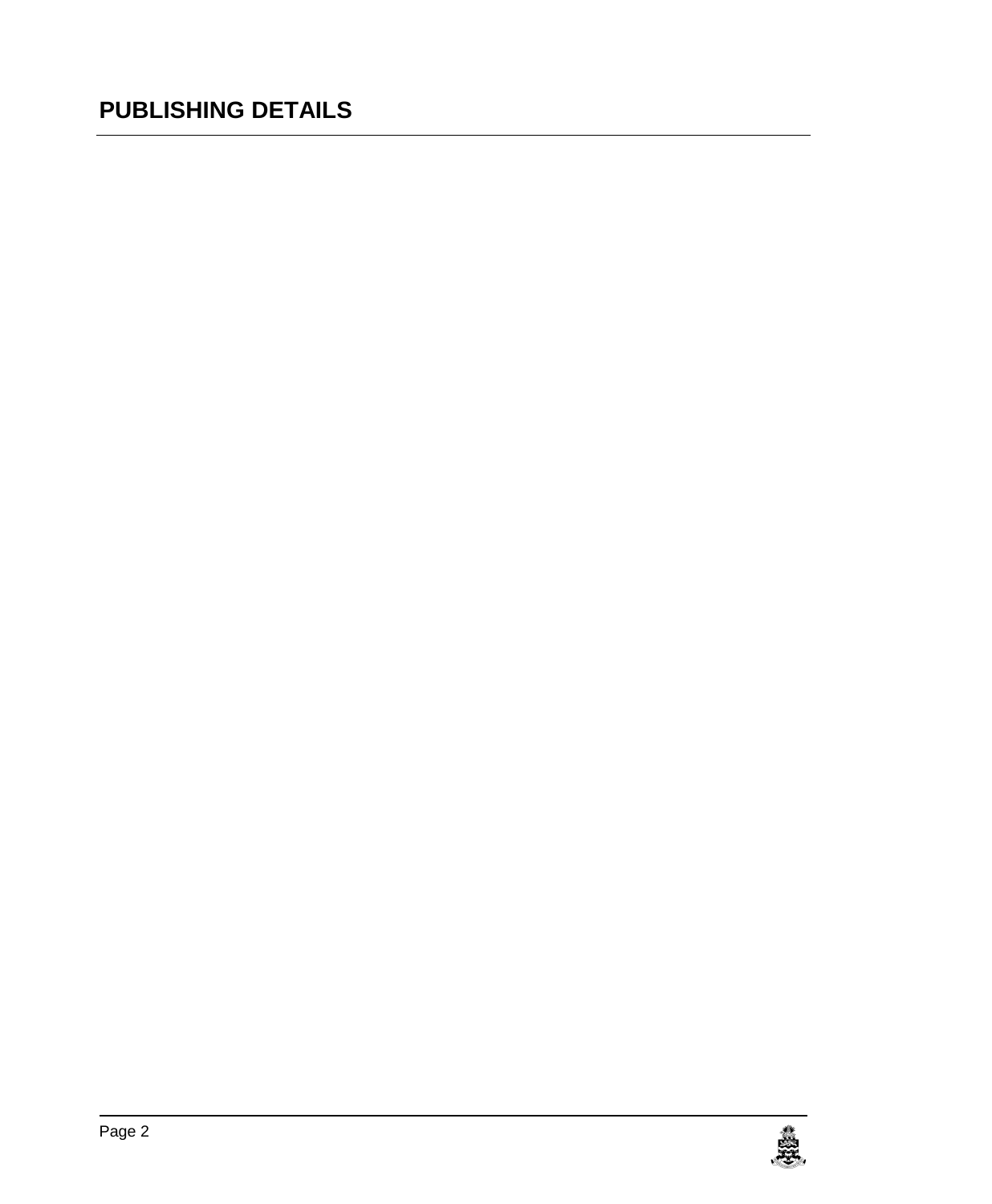### **Memorandum of OBJECTS AND REASONS**

This Bill seeks to amend the Limited Liability Partnership Law, 2017 (the "principal Law") to require limited liability partnerships to obtain a licence to operate where applicable; to provide for references to exempted limited partnerships in the regulatory laws to include limited liability partnerships and to increase the effectiveness of the beneficial ownership regime.

Clause 1 provides the short title of the legislation and contains the commencement provision.

Clause 2 amends section 2 of the principal Law by inserting definitions of "Cayman Islands exempted limited partnership" and "Cayman Islands Stock Exchange".

Clause 3 amends section 19 of the principal Law to provide that the fee to be paid when a limited liability partnership delivers a registration statement to the Registrar where there is a change in the information in the registration statement is to be prescribed in regulations made by the Cabinet.

Clause 4 inserts proposed new section 21A in the principal Law to require a limited liability partnership registered under section 18(4) or 33(4) to comply with any applicable licensing requirements prescribed under any other Law.

Clause 5 amends section 31 of the principal Law to provide that the fee to accompany a request on behalf of a limited liability partnership to strike off the limited liability partnership from the register is to be prescribed in regulations made by the Cabinet.

Clause 6 amends section 39 of the principal Law to provide that the fee to be paid by a registrant partnership to the Registrar to be provisionally registered by way of continuation as a limited liability partnership and the fee for annual registration provisional registration is to be prescribed in regulations made by the Cabinet.

Clause 7 amends section 52 of the principal Law by repealing subsections (1), (2) and (3) which provides for the application of Part 8 of the principal Law and substituting a new subsection (1) to provide for the Part to apply to all limited liability partnerships formed and registered under the principal Law except a legal entity or subsidiary of a legal entity which is listed on the Cayman Islands Stock Exchange or an approved stock exchange under Schedule 4 of the Companies Law (2018 Revision) or which is exempted by Regulations. Clause 7 also amends section 52(4) to define a limited liability partnership as a subsidiary of one or more legal entities under section  $52(1)$  if such legal entities separately or collectively hold seventy-five per cent or more of the partnership interests with respect to profit sharing or voting rights in a limited liability partnership.

Clause 8 inserts proposed new section 52A in the principal Law. The proposed new section 52A exempts a legal entity or a subsidiary of a legal entity which satisfies certain criteria, from the application of sections 67, 68, 69 and 71of the principal Law.

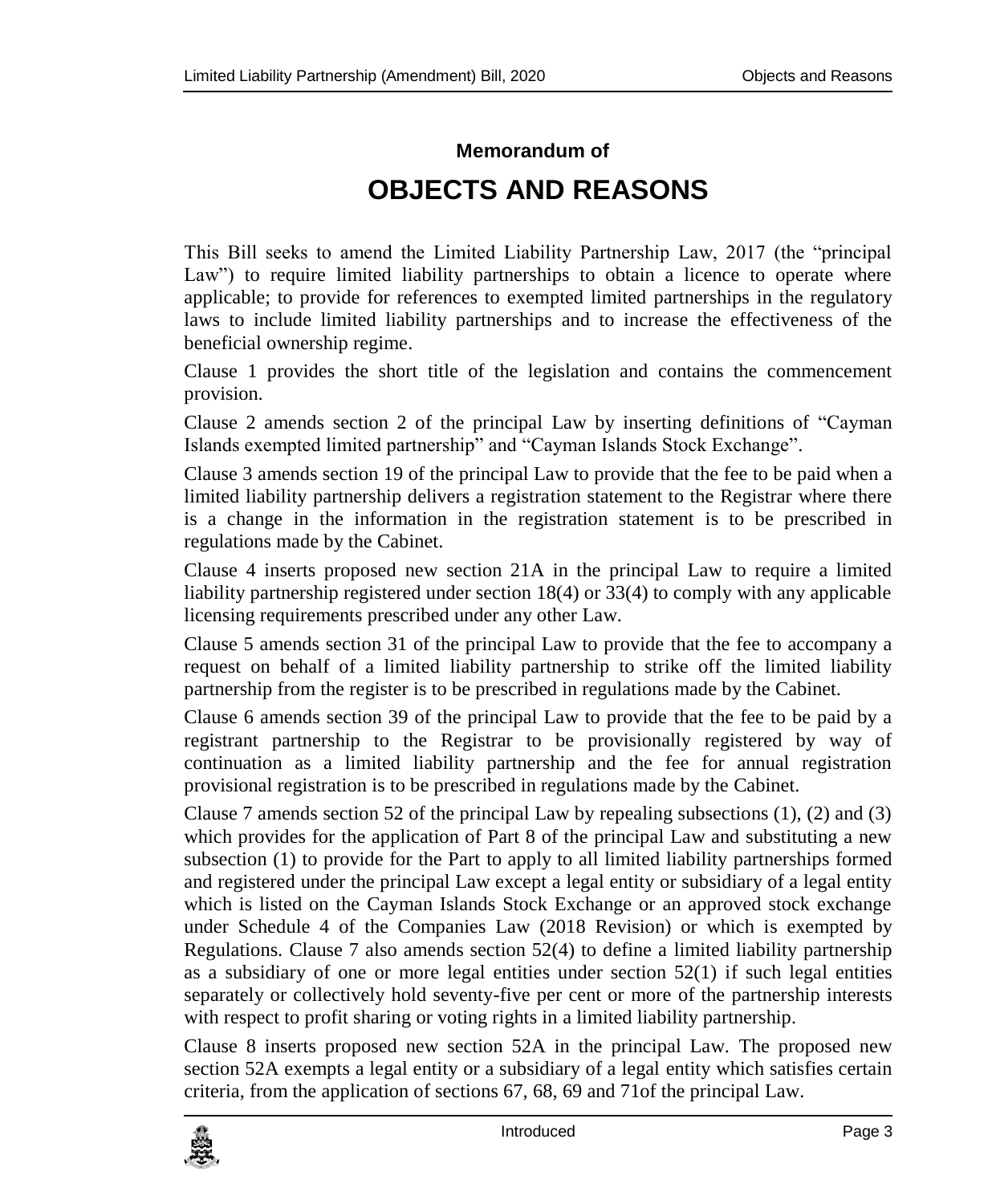Clause 9 amends section 54 of the principal Law to allow a corporate services provider engaged for the provision of registered office services by a limited liability partnership to rely without further enquiry, on the response of a person to a notice in writing sent in good faith by the corporate services provider, unless the corporate services provider has reason to believe that the response is misleading or false. Clause 9 also amends section 54(3) in the definition of a beneficial owner to mean an individual who holds directly or indirectly, a partnership interest in a limited liability partnership representing a right to share in twenty-five per cent or more of any surplus limited liability partnership property on a winding up of the limited liability partnership or a partnership interest in a limited liability partnership representing twenty-five per cent or more of the rights to vote on those matters that are to be decided by a vote at meetings of the partners of the limited liability partnership.

Clause 10 amends section 55 of the principal Law to require a corporate services provider engaged for the provision of registered office services by a limited liability partnership to take all reasonable steps to identify all relevant legal entities that exist in relation to the limited liability partnership. Clause 10 also amends section 55 to allow the corporate services provider to rely without further enquiry, on the response of a legal entity to a notice in writing sent in good faith by the corporate services provider, unless the corporate services provider has reason to believe that the response is misleading or false.

Clause 11 amends section 56 of the principal Law to require a corporate services provider engaged for the provision of registered office services by a limited liability partnership to give notice in writing to beneficial owners, relevant legal entities and any person that it knows or has reasonable cause to believe is a registrable person in relation to the limited liability partnership in respect of which the corporate services provider has been engaged. Clause 11 also amends section 56 of the principal Law to empower the corporate services provider to give notice in writing to a partner or a legal entity that it knows or has reasonable cause to believe is a relevant legal entity in relation to the limited liability partnership, if it knows or has reasonable cause to believe that the partner or legal entity knows the identity of a registrable person. The clause further amends section 56 to not require the corporate services provider to give notice to an individual or entity if it knows that the individual or entity is not a registrable person or if it has already been informed of the person's status as a registrable person and has received all the required particulars.

Clause 12 amends section 57 of the principal Law to require a registrable person who does not believe that the person's required particulars are stated in the limited liability partnership's beneficial ownership register and who has not received a notice from the limited liability partnership or its corporate services provider to notify the corporate services provider of the person's status as a non-registrable person in relation to the limited liability partnership and give the corporate services provider the required particulars.

Clause 13 repeals section 59 of the principal Law and substitutes a new section 59 which requires a limited liability partnership to keep its beneficial ownership at its registered office. The proposed section also requires a corporate services provider engaged for the

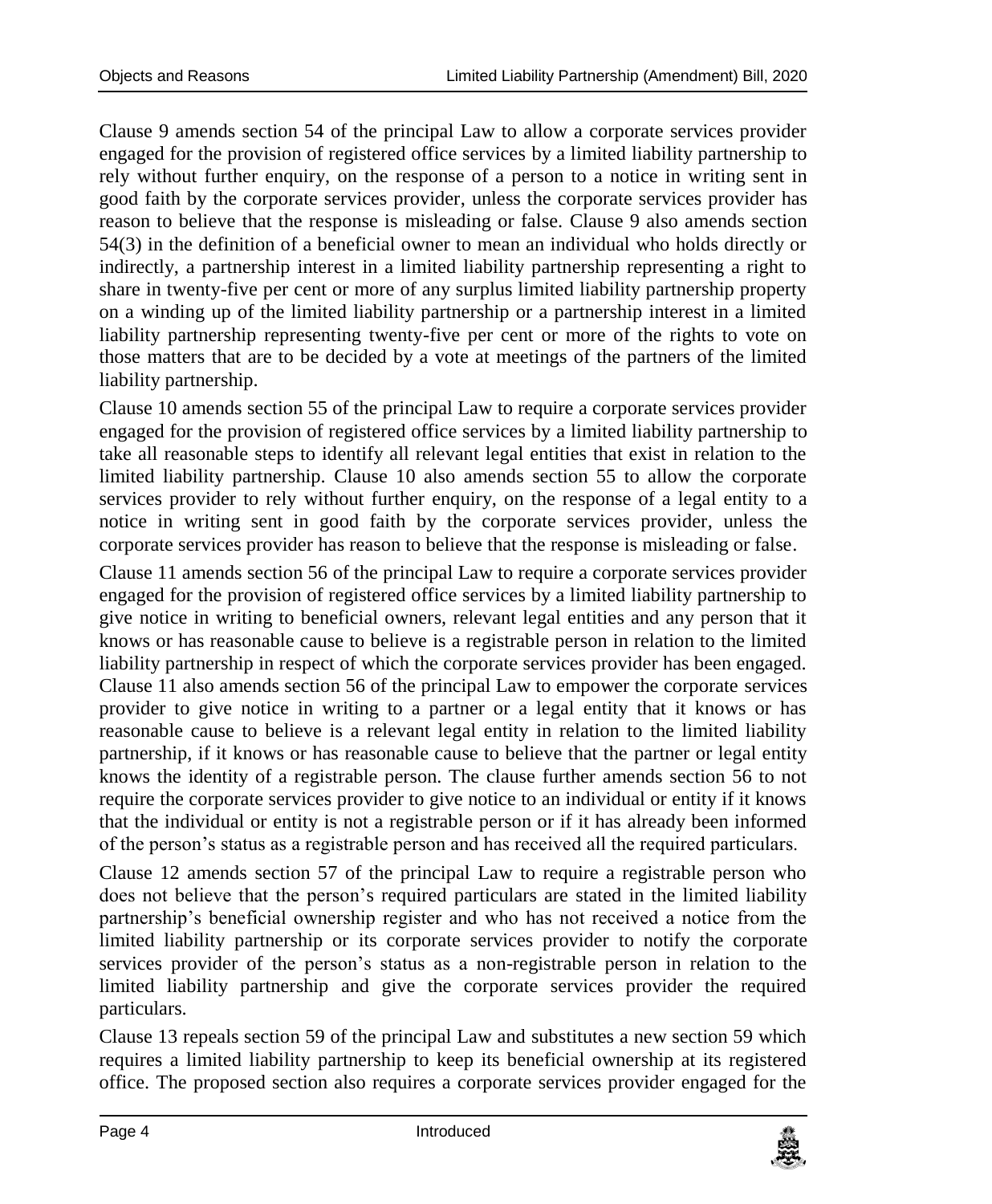provision of registered office services by the limited liability partnership to establish and maintain the beneficial ownership register of the limited liability partnership. The proposed section also provides for a fine of five hundred dollars where the corporate services provider engaged by the limited liability partnership and any officer of the corporate services provider commits the offence of failing to comply with the requirement to establish and maintain the beneficial ownership register. Further, where the competent authority is satisfied that the offence was knowingly or wilfully authorised or permitted, an additional fine of one thousand dollars may be imposed, and where the offence is a continuing one, a fine of one hundred dollars for each day the offence continues may be imposed.

Clause 14 amends section 69 of the principal Law to remove the requirement for a senior official to certify that a request to search a limited liability partnership's beneficial ownership register meets the conditions under section 262(2) of the Companies Law (2018 Revision). The clause also amends section 69 of the principal Law to allow the competent authority to search the beneficial ownership register of a limited liability partnership for the purpose of verifying the accuracy of the information provided by the limited liability partnership or corporate services provider.

Clause 15 inserts proposed new section 69A in the principal Law. The proposed new section 69A empowers the competent authority to request by notice in writing, information from a legal entity or a subsidiary of a legal entity which satisfies certain criteria. The proposed new section also requires a legal entity or a subsidiary of a legal entity to comply with a request for information and provides for a fine of five hundred dollars where the legal entity or subsidiary of a legal entity commits the offence of failing to comply with a request. Further, where the competent authority is satisfied that the offence was knowingly or wilfully authorised or permitted, an additional fine of one thousand dollars may be imposed, and where the offence is a continuing one, a fine of one hundred dollars for each day the offence continues may be imposed.

Clause 16 inserts proposed new section 71A in the principal Law. The proposed new section empowers the competent authority to request additional information from a limited liability partnership or its corporate services provider by notice in writing. The proposed new section also requires the limited liability partnership or corporate services provider to comply with the request for information. Where the limited liability partnership or its corporate services provider fails to comply with a request, a fine of five hundred dollars may be imposed. Further, where the competent authority is satisfied that the offence was knowingly or wilfully authorised or permitted, an additional fine of one thousand dollars may be imposed, and where the offence is a continuing one, a fine of one hundred dollars for each day the offence continues may be imposed.

Clause 17 amends section 87 of the principal Law by deleting the reference to section  $52(1)(g)$  which is being repealed by clause 7 of the Bill and replacing it with a reference to section  $52(1)(b)$  which provides for the exemption of limited liability partnerships under Regulations.

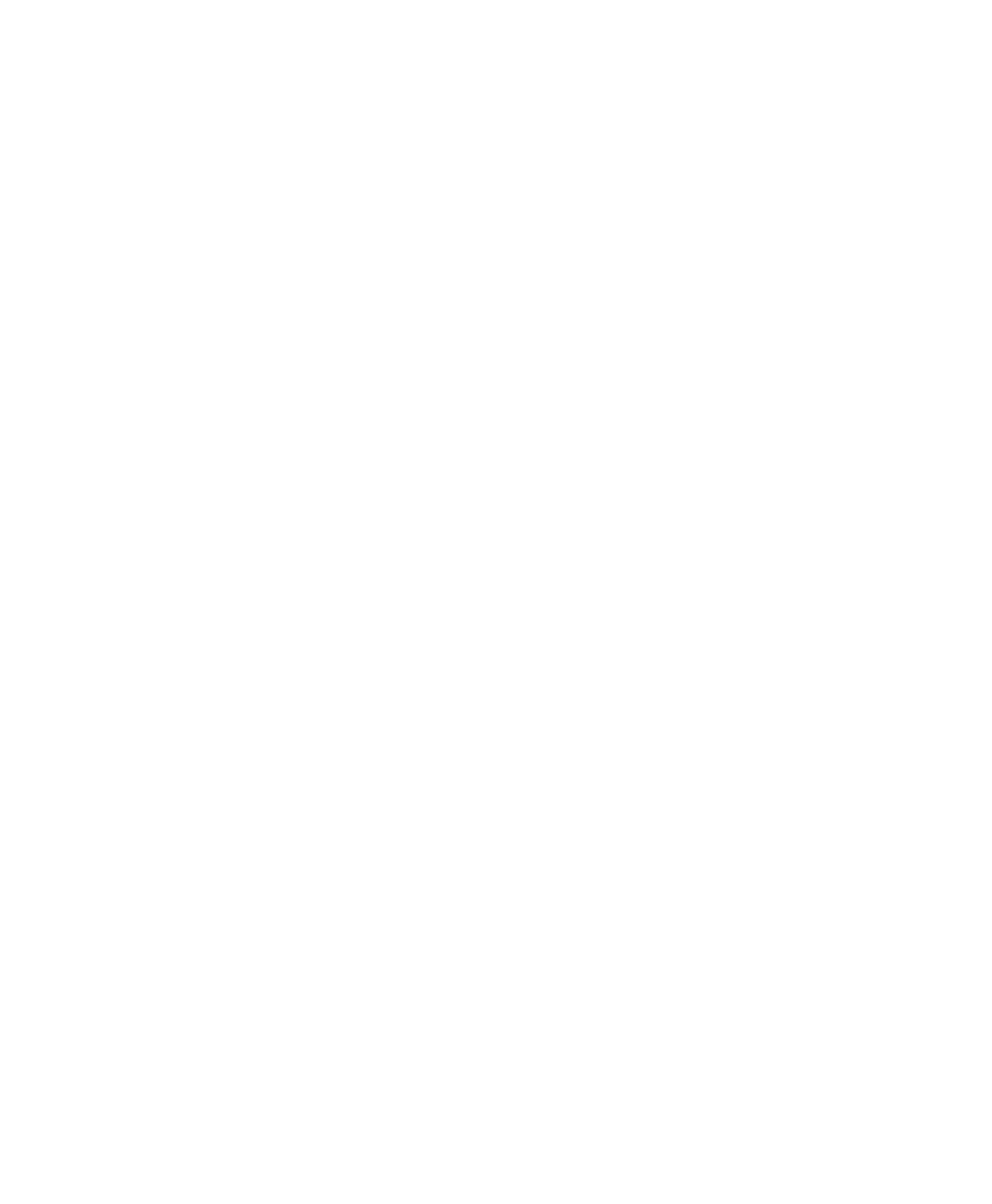#### **CAYMAN ISLANDS**



### **LIMITED LIABILITY PARTNERSHIP (AMENDMENT) BILL, 2020**

#### **Arrangement of Clauses**

| Clause         |                                                                                                                                                                        | Page |
|----------------|------------------------------------------------------------------------------------------------------------------------------------------------------------------------|------|
| 1.             |                                                                                                                                                                        |      |
| 2.             | Amendment of section 2 of the Limited Liability Partnership Law, 2017 – interpretation9                                                                                |      |
| 3.             |                                                                                                                                                                        |      |
| 4.             |                                                                                                                                                                        |      |
| 5.             |                                                                                                                                                                        |      |
| 6.             | Amendment of section 39 - continuation from another jurisdiction to the Islands 10                                                                                     |      |
| 7 <sub>1</sub> |                                                                                                                                                                        |      |
| 8.             | Insertion of section 52A - application of Part in relation to investment funds 11                                                                                      |      |
| 9.             | Amendment of section 54 - duty of limited liability partnerships to identify beneficial                                                                                |      |
|                |                                                                                                                                                                        |      |
| 10.            | Amendment of section 55 - duty of limited liability partnerships to identify relevant legal                                                                            |      |
|                |                                                                                                                                                                        |      |
| 11.            | Amendment of section 56 - duty of limited liability partnerships to give notice to                                                                                     |      |
|                |                                                                                                                                                                        |      |
| 12.            | Amendment of section 57 - duty of beneficial owners and relevant legal entities to supply                                                                              |      |
|                |                                                                                                                                                                        |      |
| 13.            | Repeal and substitution of section 59 - duty to establish and maintain beneficial                                                                                      |      |
| 14.            |                                                                                                                                                                        |      |
| 15.            | Amendment of section 69 - limits on searches that may be executed 14<br>Insertion of section 69A - beneficial ownership information in relation to investment funds 15 |      |
| 16.            |                                                                                                                                                                        |      |
| 17.            |                                                                                                                                                                        |      |
|                |                                                                                                                                                                        |      |

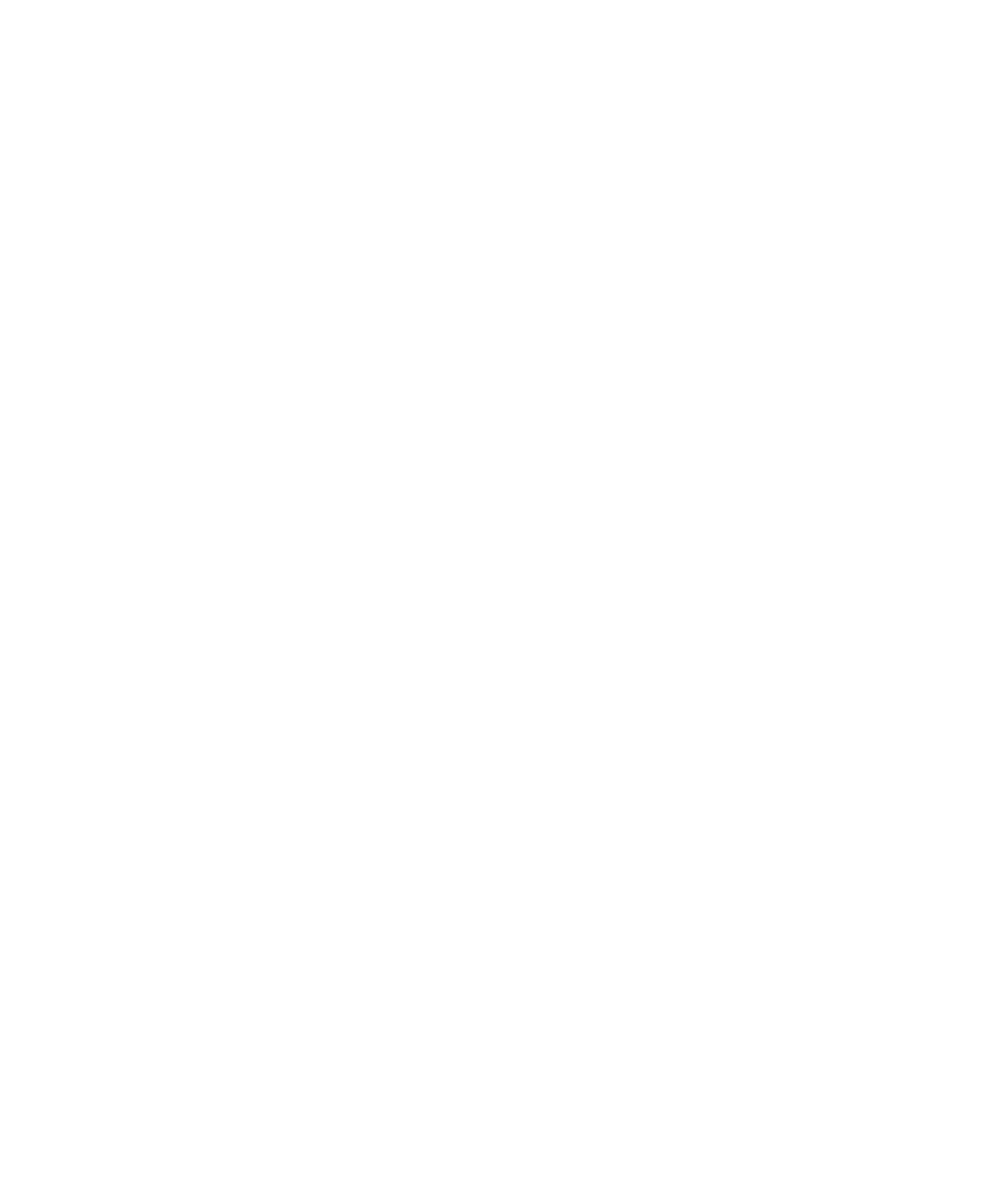#### <span id="page-8-0"></span>**CAYMAN ISLANDS**



## **LIMITED LIABILITY PARTNERSHIP (AMENDMENT) BILL, 2020**

**A BILL FOR A LAW TO AMEND THE LIMITED LIABILITY PARTNERSHIP LAW, 2017 TO REQUIRE LIMITED LIABILITY PARTNERSHIPS TO OBTAIN A LICENCE TO OPERATE WHERE APPLICABLE; TO INCREASE THE EFFECTIVENESS OF THE BENEFICIAL OWNERSHIP REGIME; AND FOR INCIDENTAL AND CONNECTED PURPOSES**

ENACTED by the Legislature of the Cayman Islands.

#### **1. Short title and commencement**

- **1**. (1) This Law may be cited as the Limited Liability Partnership (Amendment) Law, 2020.
	- (2) This Law shall come into force on such date as may be appointed by Order made by the Cabinet and different dates may be appointed for different provisions of this Law and in relation to different matters.

#### <span id="page-8-1"></span>**2. Amendment of section 2 of the Limited Liability Partnership Law, 2017 – interpretation**

**2**. The *Limited Liability Partnership Law, 2017*, in this Law referred to as the "principal Law", is amended in section 2 by inserting in the appropriate alphabetical sequence, the following definitions —

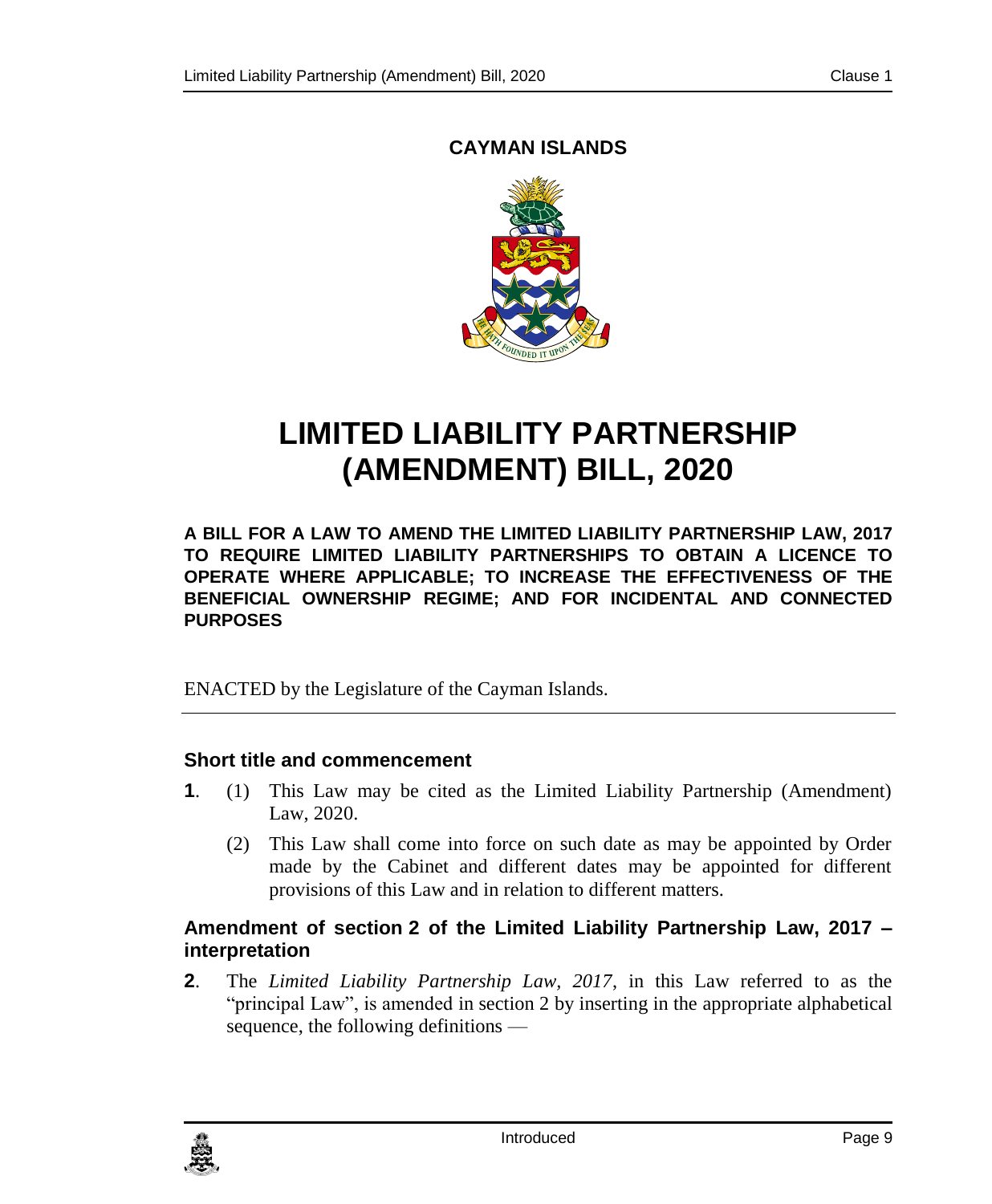" "**Cayman Islands exempted limited partnership**" means an exempted limited partnership registered in accordance with section 9 of the *Exempted Limited Partnership Law (2018 Revision)*; and

"**Cayman Islands Stock Exchange**" means the Cayman Islands Stock Exchange Company incorporated under section 4 of the *Stock Exchange Company Law (2014 Revision)*;".

#### <span id="page-9-0"></span>**3. Amendment of section 19 – changes in registered particulars**

**3**. The principal Law is amended in section 19(1) by inserting after the words "the nature of the change" the words "and pay to the Registrar a fee of such amount as is prescribed by regulations made by the Cabinet".

#### <span id="page-9-1"></span>**4. Insertion of section 21A – licensing requirements**

**4**. The principal Law is amended by inserting after section 21, the following section —

#### "**Licensing requirements**

21A. A limited liability partnership registered under section 18(4) or section 33(4) shall comply with any applicable licensing requirements under any other Law.".

#### <span id="page-9-2"></span>**5. Amendment of section 31 - strike off**

**5**. The principal Law is amended in section 31(2) by deleting the words "by a fee of twenty-five dollars" and substituting the words "by a fee of such amount as is prescribed by regulations made by the Cabinet".

#### <span id="page-9-3"></span>**6. Amendment of section 39 - continuation from another jurisdiction to the Islands**

- **6**. The principal Law is amended in section 39 as follows
	- (a) in subsection  $(6)(b)$  by deleting the words "a fee of one thousand five hundred dollars" and substituting the words "a fee of such amount as is prescribed by regulations made by the Cabinet"; and
	- (b) in subsection  $(11)(c)$  by deleting the words "a fee of one thousand dollars" and substituting the words "a fee of such amount as is prescribed by regulations made by the Cabinet".

#### <span id="page-9-4"></span>**7. Amendment of section 52 - application**

- **7**. The principal Law is amended in section 52 as follows
	- (a) by repealing subsections (1), (2) and (3) and substituting the following subsection —

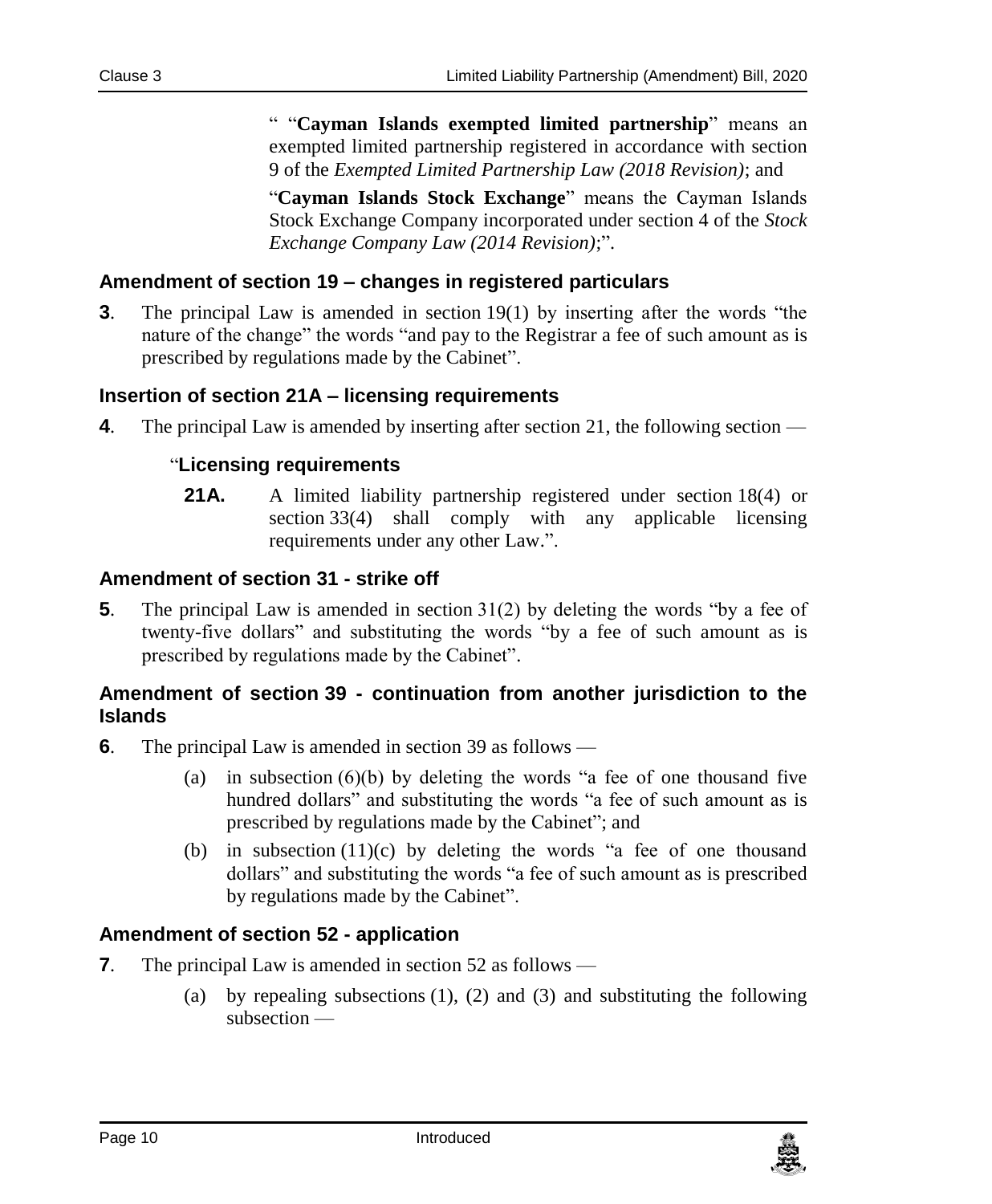- "(1) This Part applies in respect of limited liability partnerships formed and registered, except a legal entity or a subsidiary of a legal entity which is —
	- (a) listed on the Cayman Islands Stock Exchange or an approved stock exchange in Schedule 4 of the *Companies Law (2018 Revision)*; or
	- (b) exempted by the Regulations."; and
- (b) in subsection  $(4)(a)$  by deleting the words "in excess of seventy-five percent" and substituting the words "seventy-five per cent or more".

#### <span id="page-10-0"></span>**8. Insertion of section 52A - application of Part in relation to investment funds**

**8**. The principal Law is amended by inserting after section 52, the following section —

#### "**Application of Part in relation to investment funds**

- **52A.** (1) Notwithstanding section 52(1), sections 67, 68, 69, and 71 shall not apply to a legal entity or a subsidiary of a legal entity which is —
	- (a) managed, arranged, administered, operated or promoted by an approved person as a special purpose vehicle, private equity fund, collective investment scheme or investment fund, including where the vehicle, fund or scheme is a Cayman Islands exempted limited partnership; or
	- (b) a general partner of a vehicle, fund or scheme referred to in paragraph (a) if the vehicle, fund or scheme is —
		- (i) registered or holds a licence under a regulatory law; or
		- (ii) managed, arranged, administered, operated or promoted by an approved person.
	- (2) For the avoidance of doubt, a legal entity shall not be considered
		- (a) to be operated or managed by an approved person solely as a consequence of the legal entity having appointed an individual who is an employee of a legal entity which holds a licence under a regulatory law as a director; or
		- (b) to be managed, arranged, administered, operated or promoted by an approved person solely as a consequence of the legal entity having appointed an approved person to provide its registered office in the Islands.
	- (3) In this section, "**approved person**" means a person or a subsidiary of a person that —
		- (a) is regulated, registered or holds a licence in the Islands under a regulatory law;

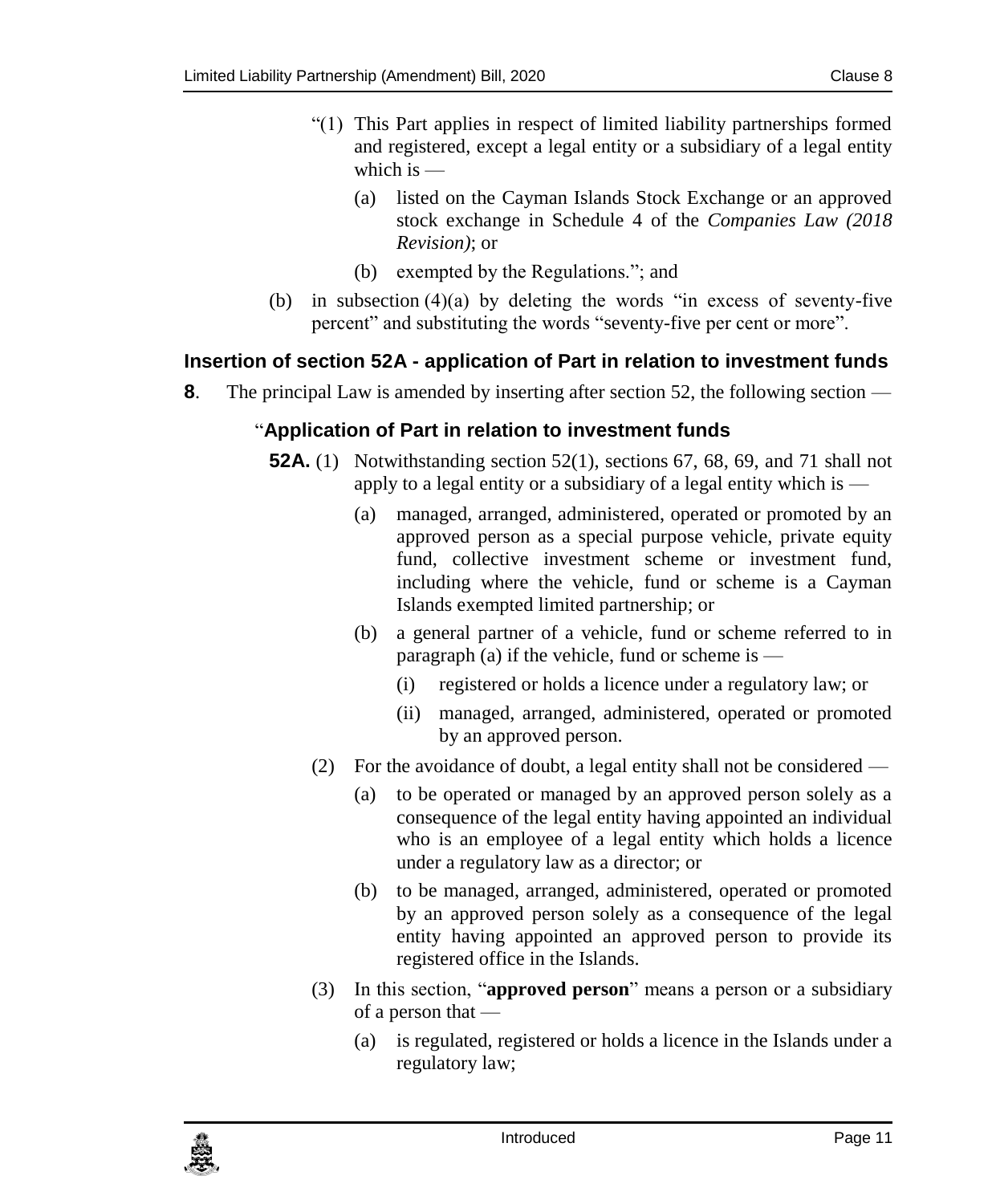- (b) is regulated by a regulatory authority in a country with a low degree of risk of money laundering, terrorist financing and proliferation financing; or
- (c) is listed on the Cayman Islands Stock Exchange or an approved stock exchange in Schedule 4 of the *Companies Law (2018 Revision)*.
- (4) For the purposes of this section, a limited liability partnership ("S") is a subsidiary of a legal entity described in subsection (1) if —
	- (a) the legal entity, separately or collectively, holds seventy-five per cent or more of the partnership interest with respect to profit sharing or voting rights in S or distributions of capital from S;
	- (b) each such legal entity is a partner of S and, separately or collectively, has the right to appoint or remove a majority of its managing partners; or
	- (c) it is a subsidiary of one or more legal entities, each of which is itself a subsidiary of one or more legal entities described in subsection (1).".

#### <span id="page-11-0"></span>**9. Amendment of section 54 - duty of limited liability partnerships to identify beneficial owners**

- **9**. The principal Law is amended in section 54 as follows
	- (a) in the section heading by inserting after the word "partnerships" the words "or corporate services providers";
	- (b) in subsection (2) by inserting after the words "limited liability partnership" wherever they appear, the words "or corporate services provider"; and
	- (c) in subsection (3) by deleting the words "more than 25 percent" wherever they appear and substituting the words "twenty-five per cent or more".

#### <span id="page-11-1"></span>**10. Amendment of section 55 - duty of limited liability partnerships to identify relevant legal entities**

- **10**. The principal Law is amended in section 55 as follows
	- (a) in the section heading by inserting after the word "partnerships" the words "or corporate services providers";
	- (b) in subsection (1) by inserting after the words "A limited liability partnership", the words "or corporate services provider"; and
	- (c) in subsection (2) by inserting after the words "limited liability partnership" wherever they appear, the words "or corporate services provider".

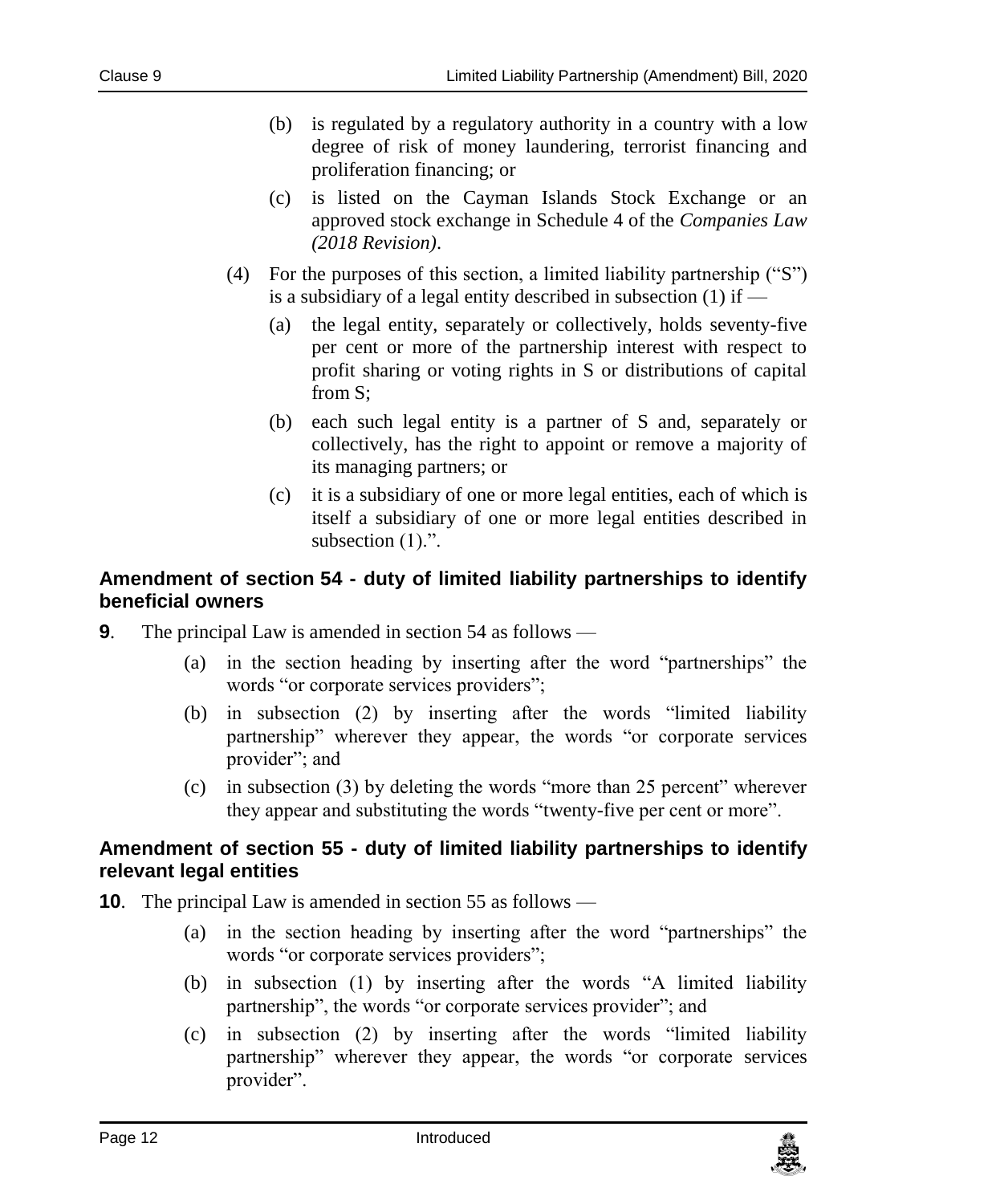#### <span id="page-12-0"></span>**11. Amendment of section 56 - duty of limited liability partnerships to give notice to registrable persons**

- **11**. The principal Law is amended in section 56 as follows
	- (a) in the section heading by inserting after the word "partnerships" the words "or corporate services providers";
	- (b) in subsection (1) by inserting after the words "limited liability partnership" wherever they appear, the words "or corporate services provider";
	- (c) in subsection  $(3)$  as follows
		- (i) by inserting after the words "A limited liability partnership", the words "or corporate services provider"; and
		- (ii) by inserting after the words "the limited liability partnership" the words "or corporate services provider"; and
	- (d) in subsection  $(5)$  as follows -
		- (i) by inserting after the words "A limited liability partnership" the words "or corporate services provider";
		- (ii) in paragraph (a) by inserting after the words "the limited liability partnership" the words "or corporate services provider"; and
		- (iii) by repealing paragraph (b) and substituting the following paragraph —
			- "(b) the limited liability partnership or corporate services provider has already been informed of the person's status as a registrable person in relation to the limited liability partnership, and has received all the required particulars.".

#### <span id="page-12-1"></span>**12. Amendment of section 57 - duty of beneficial owners and relevant legal entities to supply information**

- **12.** The principal Law is amended in section 57 as follows
	- (a) in subsection (1)(d) by inserting after the words "limited liability partnership" the words "or corporate services provider"; and
	- (b) in subsection (2) as follows
		- (i) in paragraph (a) by inserting after the words "notify the limited liability partnership" the words "or corporate services provider"; and
		- (ii) in paragraph (c) by inserting after the words "limited liability partnership" the words "or corporate services provider".

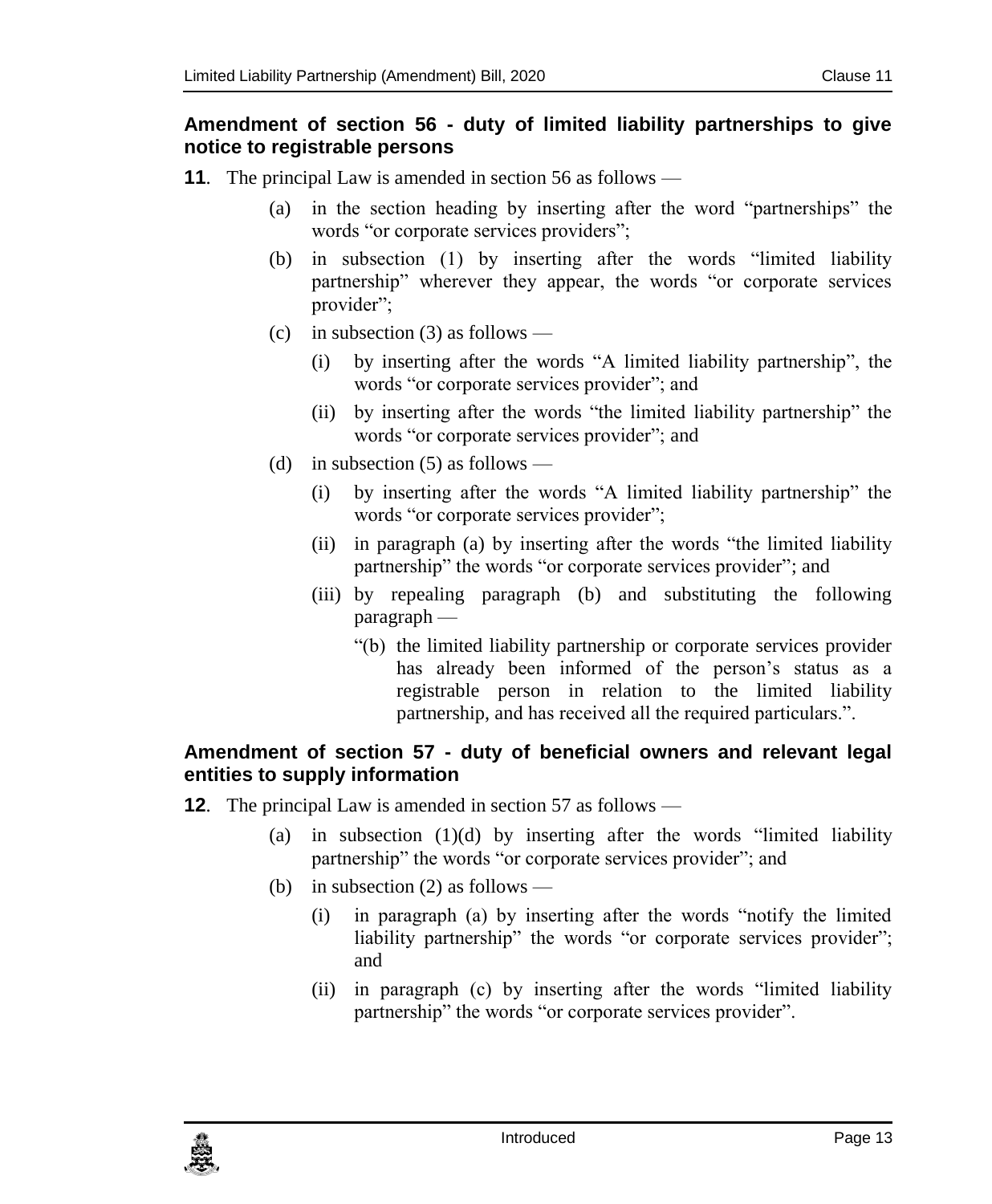#### <span id="page-13-0"></span>**13. Repeal and substitution of section 59 - duty to establish and maintain beneficial ownership register**

**13**. The principal Law is amended by repealing section 59 and substituting the following section —

#### "**Duty to establish and maintain beneficial ownership register**

- **59.** (1) A limited liability partnership to which this Part applies shall keep its beneficial ownership register at the limited liability partnership's registered office.
	- (2) A limited liability partnership to which this Part applies may engage the Registrar to assist the limited liability partnership to establish and maintain its beneficial ownership register.
	- (3) Where a limited liability partnership does not engage the Registrar under subsection (2), the corporate services provider engaged for the provision of registered office services by the limited liability partnership shall establish and maintain the beneficial ownership register of the limited liability partnership.
	- (4) If there is a default in complying with subsection (3), the corporate services provider and any officer of the corporate services provider who is in default —
		- (a) shall incur a penalty of five hundred dollars; and
		- (b) if the competent authority is satisfied that the default was knowingly and wilfully authorised or permitted, shall incur, in addition to the penalty under paragraph (a) —
			- (i) a penalty of one thousand dollars; and
			- (ii) a further penalty of one hundred dollars for every day during which the default continues.".

#### <span id="page-13-1"></span>**14. Amendment of section 69 - limits on searches that may be executed**

- **14.** The principal Law is amended in section 69
	- (a) in subsection  $(1)(a)$  by deleting the words ", provided that the senior official certifies that the request meets the conditions referred to in section 262(2) of that Law"; and
	- (b) by inserting after subsection  $(2)$ , the following subsection
		- "(3) The competent authority may execute a search of the beneficial ownership register of a limited liability partnership in accordance with this Part for the purpose of verifying the accuracy of the information provided by the limited liability partnership or corporate services provider.".

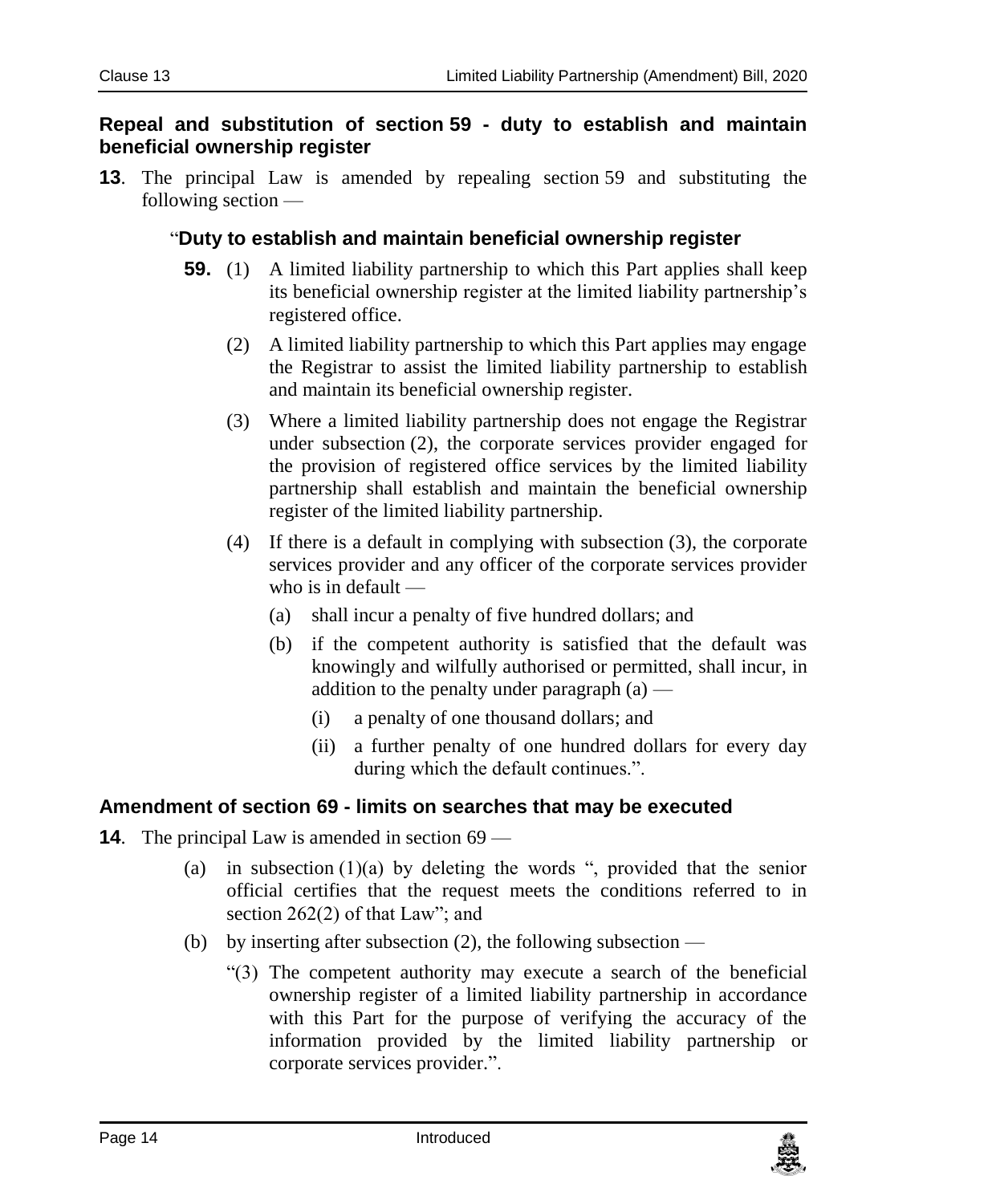#### <span id="page-14-0"></span>**15. Insertion of section 69A - beneficial ownership information in relation to investment funds**

**15**. The principal Law is amended by inserting after section 69, the following section —

#### "**Beneficial ownership information in relation to investment funds**

- **69A.** (1) The competent authority may by notice in writing, request beneficial ownership information from a legal entity or a subsidiary of a legal entity which is —
	- (a) managed, arranged, administered, operated or promoted by an approved person as a special purpose vehicle, private equity fund, collective investment scheme or investment fund, including where the vehicle, fund or scheme is a Cayman Islands exempted limited partnership; or
	- (b) a general partner of a vehicle, fund or scheme referred to in paragraph (a) if the vehicle, fund or scheme is —
		- (i) registered or holds a licence under a regulatory law; or
		- (ii) managed, arranged, administered, operated or promoted by an approved person.
	- (2) A legal entity or a subsidiary of a legal entity which receives a notice under subsection (1) shall comply with the notice within the period and in the manner specified in the notice.
	- (3) If there is a default in complying with subsection (2), the legal entity or a subsidiary of a legal entity which is in default —
		- (a) shall incur a penalty of five hundred dollars; and
		- (b) if the competent authority is satisfied that the default was knowingly and wilfully authorised or permitted, shall incur, in addition to the penalty under paragraph  $(a)$  —
			- (i) a penalty of one thousand dollars; and
			- (ii) a further penalty of one hundred dollars for every day during which the default continues.
	- (4) For the avoidance of doubt, a legal entity shall not be considered
		- (a) to be operated or managed by an approved person solely as a consequence of the legal entity having appointed an individual who is an employee of a legal entity which holds a licence under a regulatory law as a director; or
		- (b) to be managed, arranged, administered, operated or promoted by an approved person solely as a consequence of the legal entity having appointed an approved person to provide its registered office in the Islands.

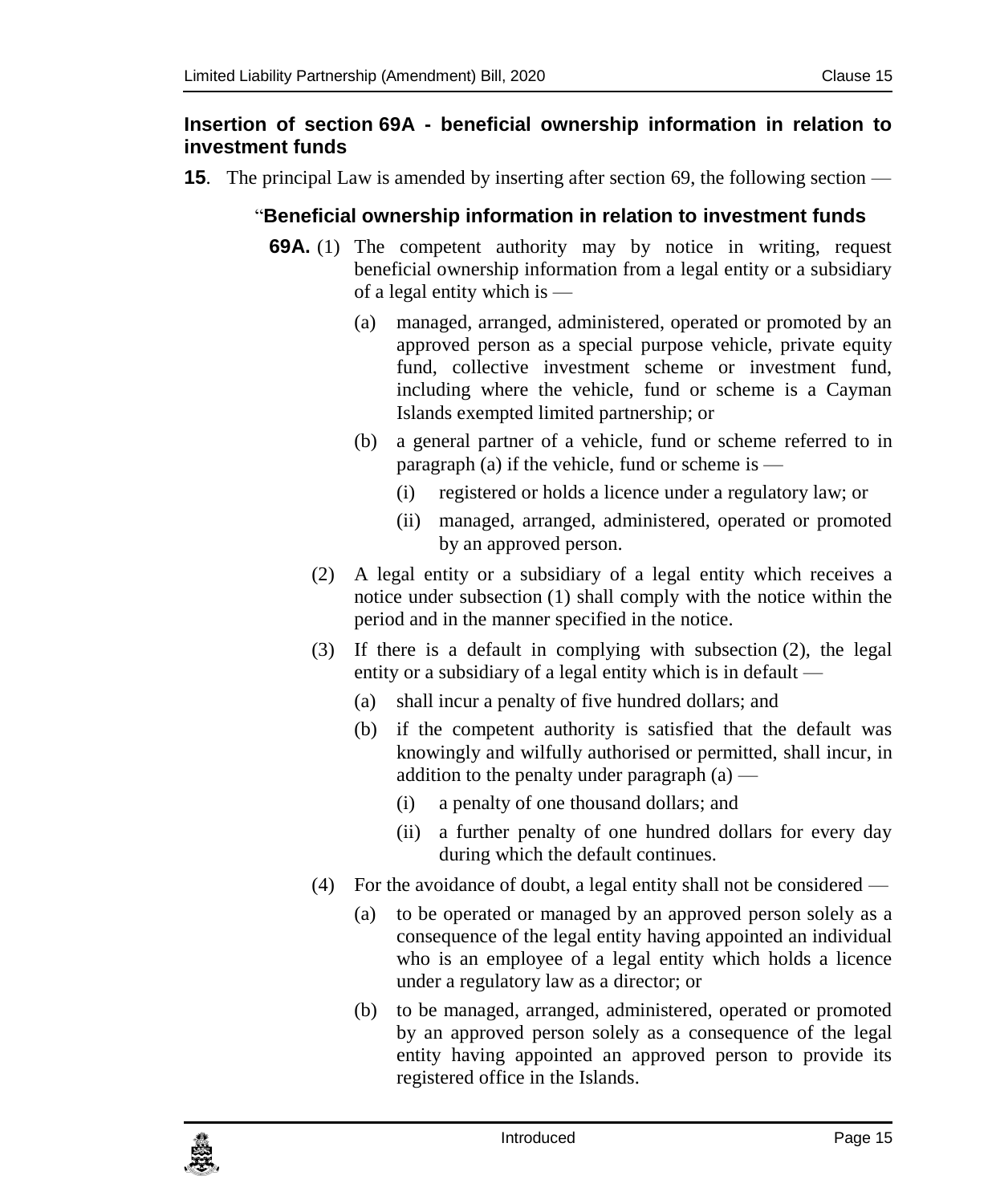- (5) In this section, "**approved person**" means a person or a subsidiary of a person that is —
	- (a) regulated, registered or holding a licence in the Islands under a regulatory law;
	- (b) regulated by a regulatory authority in a country with a low degree of risk of money laundering, terrorist financing and proliferation financing; or
	- (c) listed on the Cayman Islands Stock Exchange or an approved stock exchange in Schedule 4 of the *Companies Law (2018 Revision).*
- (6) For the purposes of this section, a limited liability partnership ("S") is a subsidiary of a legal entity described in subsection  $(1)$  if  $-$ 
	- (a) the legal entity, separately or collectively, holds seventy-five per cent or more of the partnership interest with respect to profit sharing or voting rights in S or distributions of capital from S;
	- (b) each such legal entity is a partner of S and, separately or collectively, has the right to appoint or remove a majority of its managing partners; or
	- (c) it is a subsidiary of one or more legal entities each of which is itself a subsidiary of one or more legal entities described in subsection  $(1)$ .".

#### <span id="page-15-0"></span>**16. Insertion of section 71A - request for additional information**

**16**. The principal Law is amended by inserting after section 71, the following section —

#### "**Request for additional information**

- **71A.**(1) The competent authority may request by notice in writing, additional information from a limited liability partnership or corporate services provider for the purposes of carrying out its functions under this Part.
	- (2) A limited liability partnership or corporate services provider which receives a notice under subsection (1) shall comply with the notice within the period and in the manner specified in the notice.
	- (3) If there is a default in complying with subsection (2), the limited liability partnership or corporate services provider which is in default —
		- (a) shall incur a penalty of five hundred dollars; and